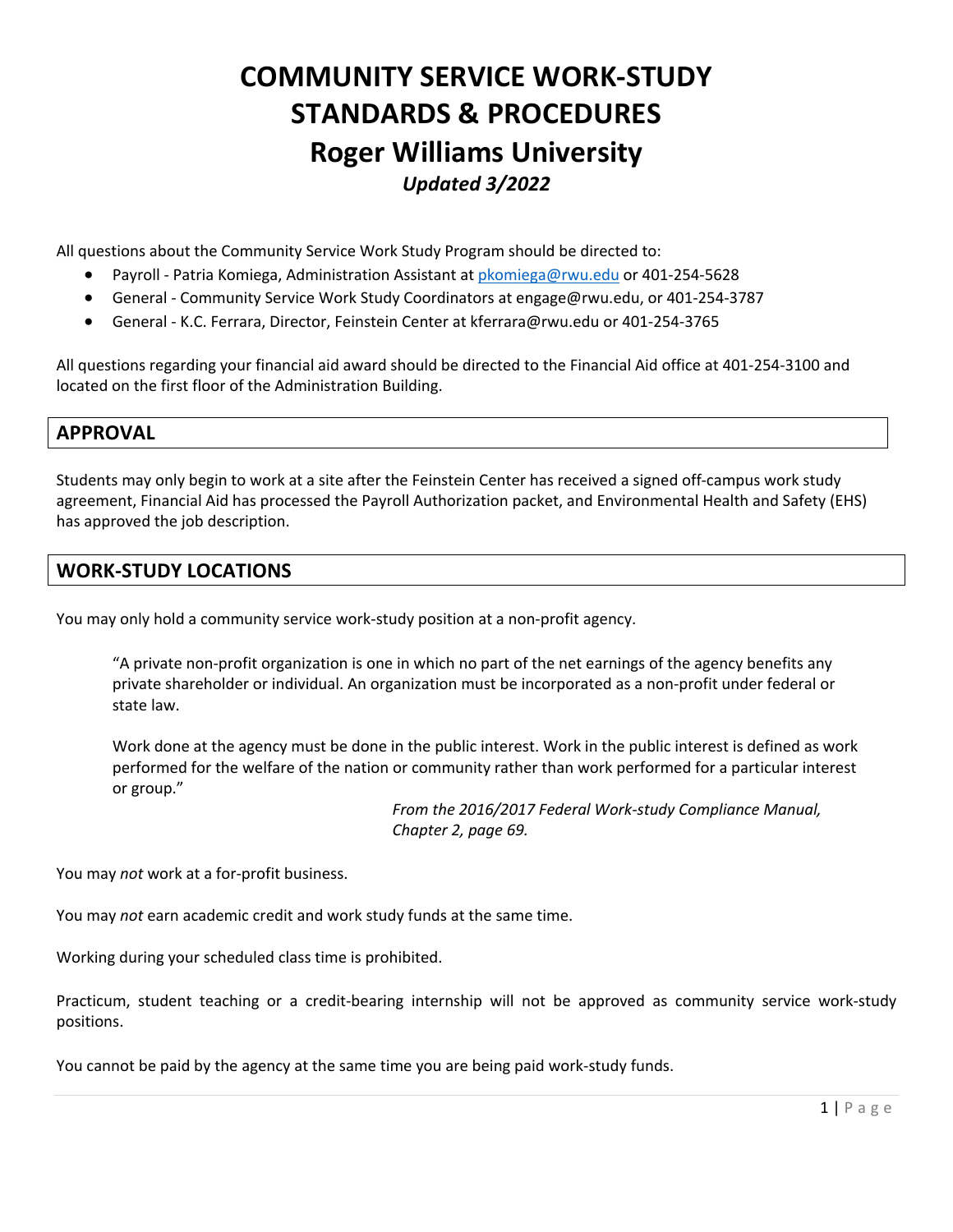Students may work remotely with the organization. Only students who have been fully vaccinated may work on-site with the agency or its clients.

As an RWU employee, **you are not permitted to sign a liability waiver from the host site**. If you are asked to do so, please contact the Feinstein Center for assistance.

You may work at a religious institution, but the work you do may not be religious in nature (i.e. you can coach CYO basketball but may not teach Sunday school) or take place in a worship space (i.e. you cannot paint a chapel but you can paint an office).

You may hold two work-study positions only if one of them is a community service work-study position. One may be oncampus, or both may be community service work. In the case of multiple positions, you must list all work-study employers with our office.

It is the student's responsibility to keep track of monies earned and not exceed their federal work-study award.

#### **ADDITIONAL PAYABLE TIME**

Training and meetings are payable time. This includes meetings called by the site supervisor or the CSWS supervisor. This also includes training directly related to the tasks of your job or training needed to satisfy requirements for the job (i.e. CPR/First Aid, OSHA, etc.)

## **ADP**/**TIME SHEETS**

RWU will be using the ADP app to keep track of when you clock in and out of work. Download the ADP mobile app on your mobile device and create an account (at the bottom of your screen it should say "New? Get started") using your RWU email address. Your employee ID number is your student ID. After setting up your account, under "Clock" you can clock in and out.

In order for RWU to be in compliance with Department of Labor regulations, students must be paid in a timely manner. Therefore, it is imperative that students log hours in ADP as they occur.

Students who hold two paid positions listed in ADP must use the "transfer job" function to ensure the hours are being charged to the correct account. This can only be done on the web platform, NOT the App.

If a student forgets to log their hours as they occur, contact Patria Komiega immediately at pkomiega@rwu.edu.

#### *Submission of false or inaccurate hours will be reported to Financial Aid and may result in loss of a work study award.*

# **OFF-CAMPUS WORK STUDY AGREEMENTS**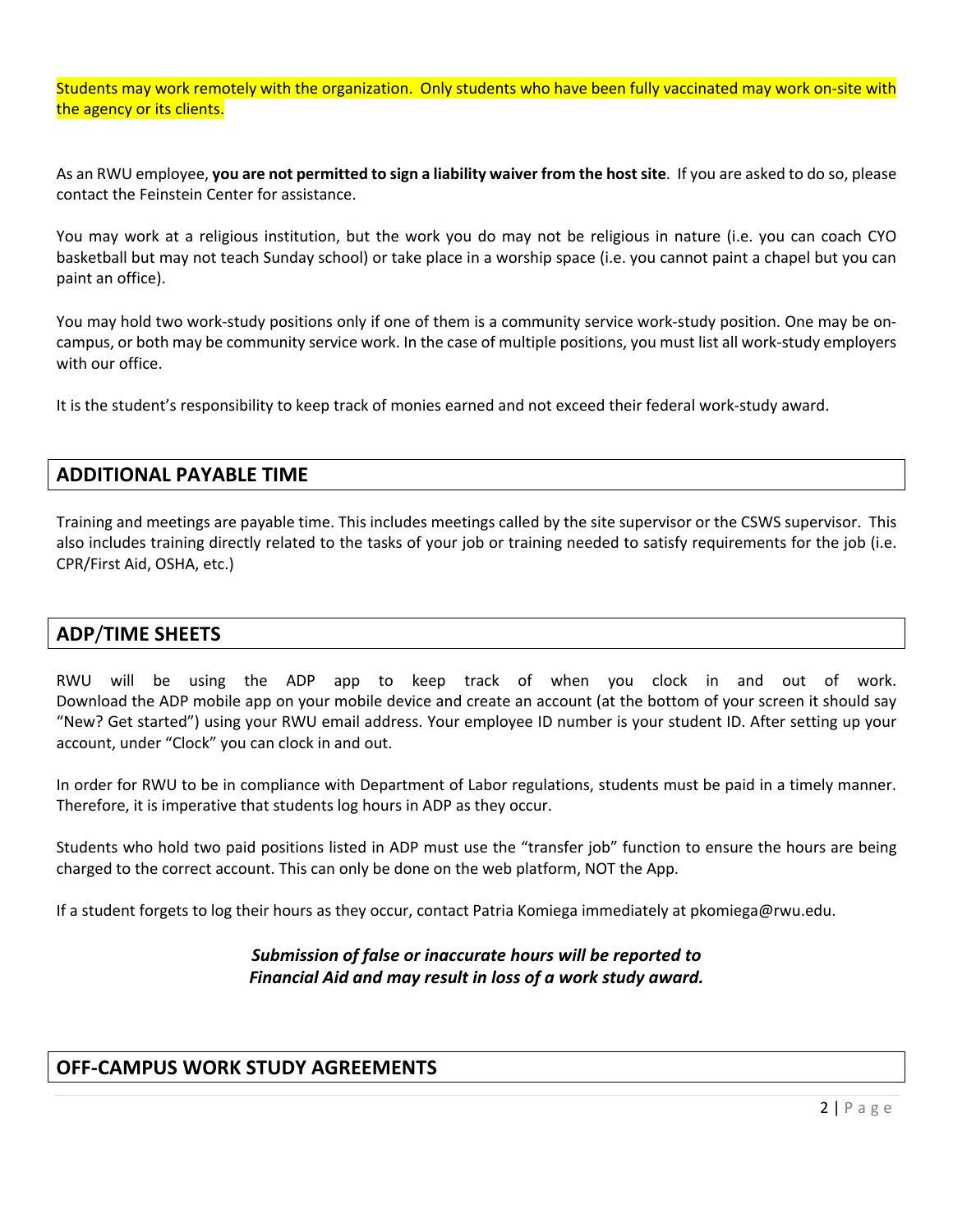The federal government requires RWU to hold a signed agreement with all work study sites. The Feinstein Center will contact the supervisor at your site to facilitate this.

## **TRANSPORTATION**

Students are responsible for their own transportation to their work site.

Students are encouraged to utilize RWU shuttle or RIPTA to reach their CSWS sites whenever possible.

Students are not permitted to operate or be a passenger in vehicles owned and operated by the agency for whom they work. For example, a student may not take the food pantry van to pick up a donation.

The complete RWU Motor Vehicle Policy can be found at: http://rwu.edu/sites/default/files/downloads/ehs/rwu-mvu-policyweb.pdf

## **WORKPLACE SITUATIONS**

The Feinstein Center for Service Learning and Community Engagement Coordinator is your official supervisor, but you also have a site supervisor at the agency. Any problems you encounter at the agency should be reported to your site supervisor immediately. These include injury, illness, and theft of personal items.

If you encounter situations on site that make you uncomfortable for any reason at all, and you feel that you cannot speak to your site supervisor, please contact the Director of the Feinstein Center immediately!

# **WORK STUDY SAFETY GUIDELINES**

The Roger Williams University Department of Environmental Health and Safety (EH&S) develops and implements programs aimed at protecting the safety and well-being of the campus community. EH&S assists with and monitors compliance with local, state and federal statutes, as well as regulations pertaining to occupational health, safety and environmental protection. As such, EH&S has established this "Safety Conditions Checklist" for off-campus sites who will be hosting Roger Williams University Work Study Students.

Prior to hosting a University work study student, please review the following to identify the working conditions and physical demands which relate to the essential functions of the position. All required training must take place before the work study student begins to perform services.

If the position will be directly exposed to any hazards in the work environment such as chemicals, commercial products (oil, cleaning solvents), blood borne pathogens, or any other materials deemed hazardous by local, state or federal regulations, proper training and Personal Protective Equipment (PPE) must be provided by the host site. PPE includes such items as: protective eyewear, laboratory coats, appropriate gloves, hearing protection, respiratory protection (pursuant to the host site's Respiratory Protection Plan), safety shoes and hard hats.